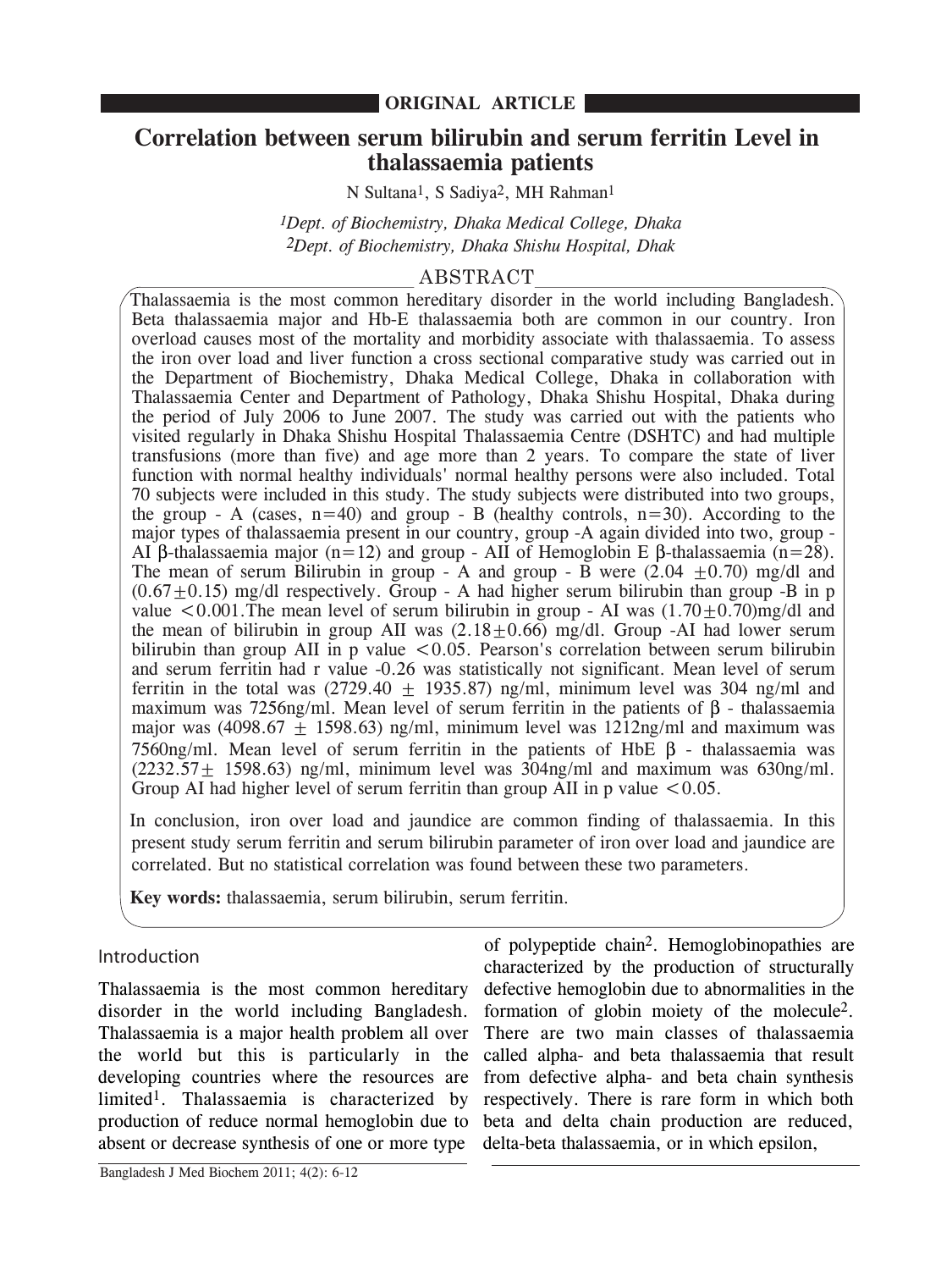gamma, delta and beta chain production are defective, epsilon-gamma- delta-beta thalassaemia3. Alpha- thalassaemia is characterized by reduced or suppressed production of alpha-globin chain4. It is found most commonly in individuals with an ethnic background of Southeast Asia, Southern China, the Middle East, India, Africa and the Mediterranean. Clinically there are four alphathalassaemia syndromes. These occur because of inheritance of molecular mutations affecting the output of one, two, three or four of the -globin genes5. Beta thalassaemia is caused by decreased or suppress production of beta-globin chain. It is the most important type of thalassaemia, because it is common and usually produce severe anemia in homozygous and heterozygous status<sup>2</sup>. Clinically beta-thalassaemias are heterogeneous group of disorders and three types, betathalasaemia minor or beta-thalassaemia trait, beta-thalassaemia intermedia and betathalassaemia major. Beta thalassaemias occur widely in a broad belt, ranging from the Mediterranean and parts of north and West Africa through the Middle East and Indian subcontinent to South East Asia<sup>6</sup>. Hb-E betathalassaemia is the commonest severe form of thalassaemia in South East Asia and part of Indian subcontinent. It is the most common form of thalassaemia in Bangladesh. Hb-E is ineffectively synthesized and hence, when it inherited together with beta-thalassaemia there is marked deficiency of beta-chain production. The clinical and hematological changes are variable $6$ . Clinically it is again divided into mild, moderate and severe form. Severe form of this type of thalassaemia shows clinical manifestations as beta-thalassaemia major. With the better treatment, survival of the patients with these disorders increase represents one of the most dramatic alteration in morbidity and mortality associated with a genetic disease in 19th century and the subjects are being constantly reviewed7.

Beta thalassaemia major and Hb-E thalassaemia both are common in our country. A conservative world health report has estimated that three percent are carrier of beta-thalassaemia and four

N Sultana, S Sadiya

percent are carriers of Hb-E beta-thalassaemia8. A recent study on school children in different district of Bangladesh has shown overall prevalence of beta-thalassaemia trait was 4.1% and Hb-E beta-thalassaemia was 6.1%. Calculated value of the expected births of betathalassaemia major annually in our country is 1040 and Hb-E beta-thalassaemia is 64439. Due to availability of improved health service and diet the death of children from diarrhea, respiratory tract infection and malnutrition has been fallen, more children are now surviving and visiting hospital with hereditary disorders like thalassaemia. Proper management of thalassaemia patient can decrease morbidity and mortality and they can survive with a good quality of life up to third or fourth decade. Children who suffer from this disease need a lifelong repeated blood transfusion to maintain their hemoglobin level around 12g/dl, but unfortunately those will cause an accumulation of iron in various tissue accompanied by an increase serum iron level9. Iron over load occurs when iron intake is increased over a sustained period of time, either from the transfusion of red cells or because there is increased absorption of iron from digestive tract. Both of these occur in thalassaemia, blood transfusion being the major cause in thalassaemia major and increased iron absorption being more important cause in thalassaemia intermedia. Because there is no mechanism in human to excrete the excess iron, this has to be removed by chelating agent<sup>10</sup>. Iron overload causes most of the mortality and morbidity associate with thalassaemia. Iron deposition occurs in visceral organs mainly in heart, liver and endocrine glands causing tissue damage and ultimately gastrointestinal absorption are contributory. Paradoxically, excess gastrointestinal iron absorption persists despite massive increases in total body iron load. Hepcidin is a small peptide that inhibits iron absorption in the small bowel. Hepcidin levels normally increase when iron stores are elevated. Its levels were found to be inappropriately low in patients with thalassaemia intermedia and thalassaemia major<sup>11</sup>.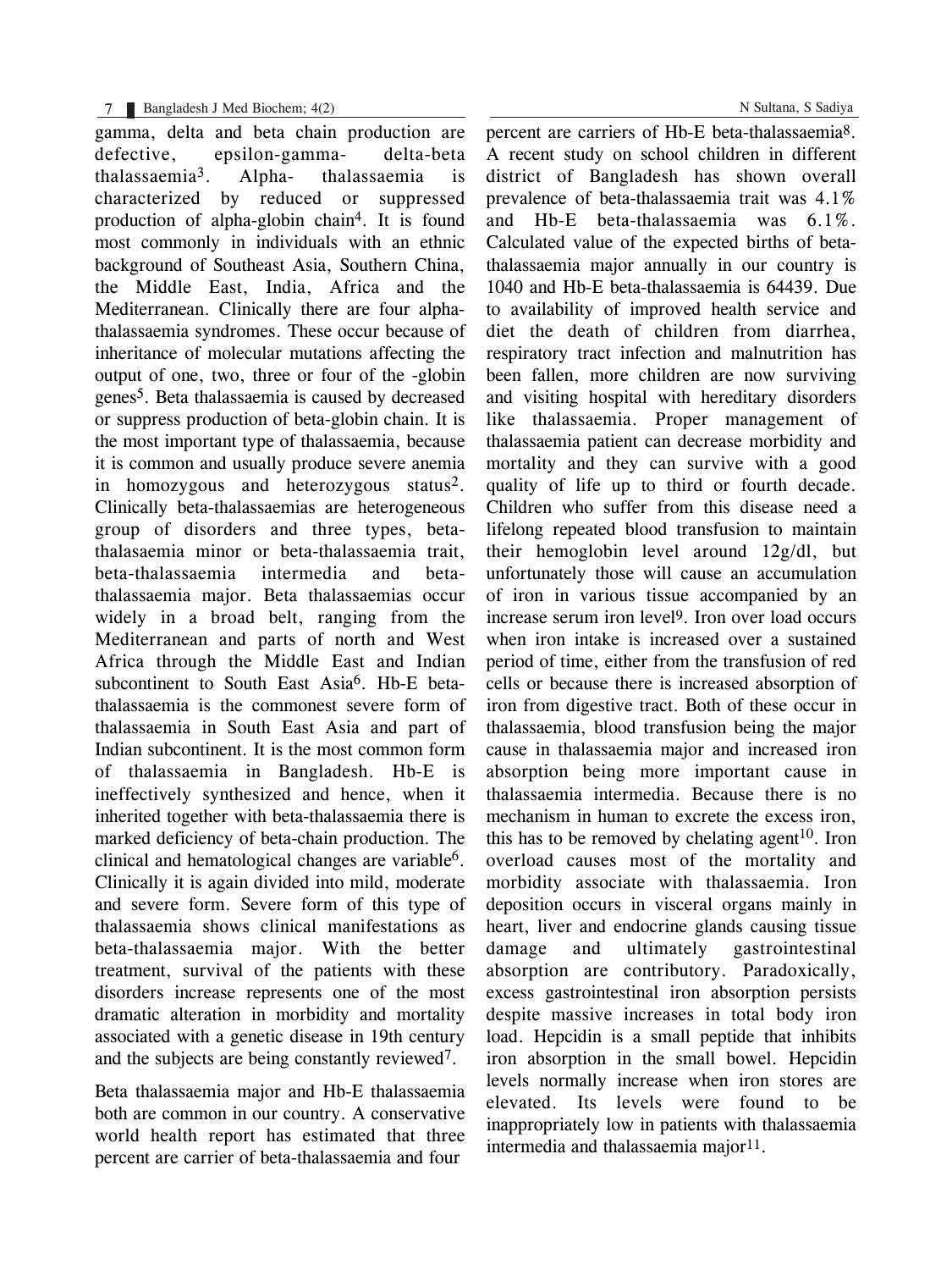#### Correlation Between Serum Bilirubin and Serum Ferritin Level

The combination of iron overload and increase outpouring of catabolic iron from the reticuloendothelial system overwhelm the iron binding capacity of transferrin, resulting in the emergence of toxic non transferrin bound plasma iron (NTBI). NTBI promotes the formation of free hydroxyl radicals and accelerates the peroxidation of membrane lipids. Both lipid peroxidation and TGFbeta-1 expression resulted from iron over load may promote hepatic injury and fibrogenesis12. Furthermore beta-thalassaemia and Hb-E betathalassaemia patients treated with blood transfusion are also liable to infected with Hepatitis B and Hepatitis C if proper screening is not done which can cause hepatic fibrosis and cirrhosis13. So thalassaemia patients must be routinely checked for liver function.

In the condition of iron accumulation and chronic viral hepatitis, there is an increase of serum iron level, transferrin saturation and ferritin level. Ferritin is an intracellular storage iron, which is present mainly in the reticuloendothelial cells. Clinically significant concentration is found in serum and the level of serum ferritin reflects total body iron stores<sup>14,15</sup>. A serum ferritin concentration reflects iron storages in health and also in certain diseases $16$ . Ferritin a high molecular weight iron containing protein, acts in human body as an iron storage depot. It is a major iron storage protein of liver, spleen, bone marrow and other tissue of the body. Its two major functions are to remove excess iron from cells converting it into a harmless soluble form, and to provide a mobilizable reserve of iron which can be drawn when needed. Most of the ferritin is intracellular but the measurement of circulating serum ferritin reflects the level of the body iron store17,18.

To judge the extension of liver cell damage caused by iron accumulation, a very sensitive indicator for liver function, serum bilirubin was assessed. Hyperbilirubinaemia may be found in prehepatic (haemolytic), hepatic, and post hepatic (obstructive).

Thalassaemia patients if treated with proper blood transfusion and chelating therapy they can maintain apparently normal life but for the maintenance of healthy life they should be routinely checked for their liver function, cardiac function and endocrine function.

## Materials and Methods

A cross sectional comparative study carried out in the department of Biochemistry, Dhaka Medical College, Dhaka in collaboration with Thalassaemia Center and department of Pathology, Dhaka Shishu Hospital, Dhaka during the period of July 2006 to June 2007. The study was carried out with the patients who visited regularly in Dhaka Shishu Hospital Thalassaemia Centre (DSHTC) and have multiple transfusions (more than five) and the age more than 2 years. To compare the state of liver function with normal healthy individuals' normal healthy persons were also included. Total 70 subjects were included in this study. The study subjects were distributed into two groups, the group - A (cases) and group - B (healthy controls). Group - A consisted of 40 thalassaemia patients and group - B consisted of 30 healthy individuals. According to the major types of thalassaemia present in our country, group -A again divided into two, group - AI patients of beta-thalassaemia major included 12 patients and group - AII patients of Hemoglobin E beta-thalassaemia included 28 patients. Inclusion and exclusion criteria were considered. The inclusion criteria were a. Diagnosed case of thalassaemia major and hemoglobin E betathalassaemia who have transfused more than five times, b. Age: two years and above, c. Sex: both sexes. Exclusion criteria were a. Below two years, b. Other hemolytic disorders, c. Acute systemic illness and d. Hepatitis B or Hepatitis C positive patients. The patients who fulfill the inclusion and exclusion criteria were selected for the study. After taking informed written consent of all the subjects, necessary information were recorded in a pre-designed pre-tested structured questionnaire. The questionnaire included name, age, sex, blood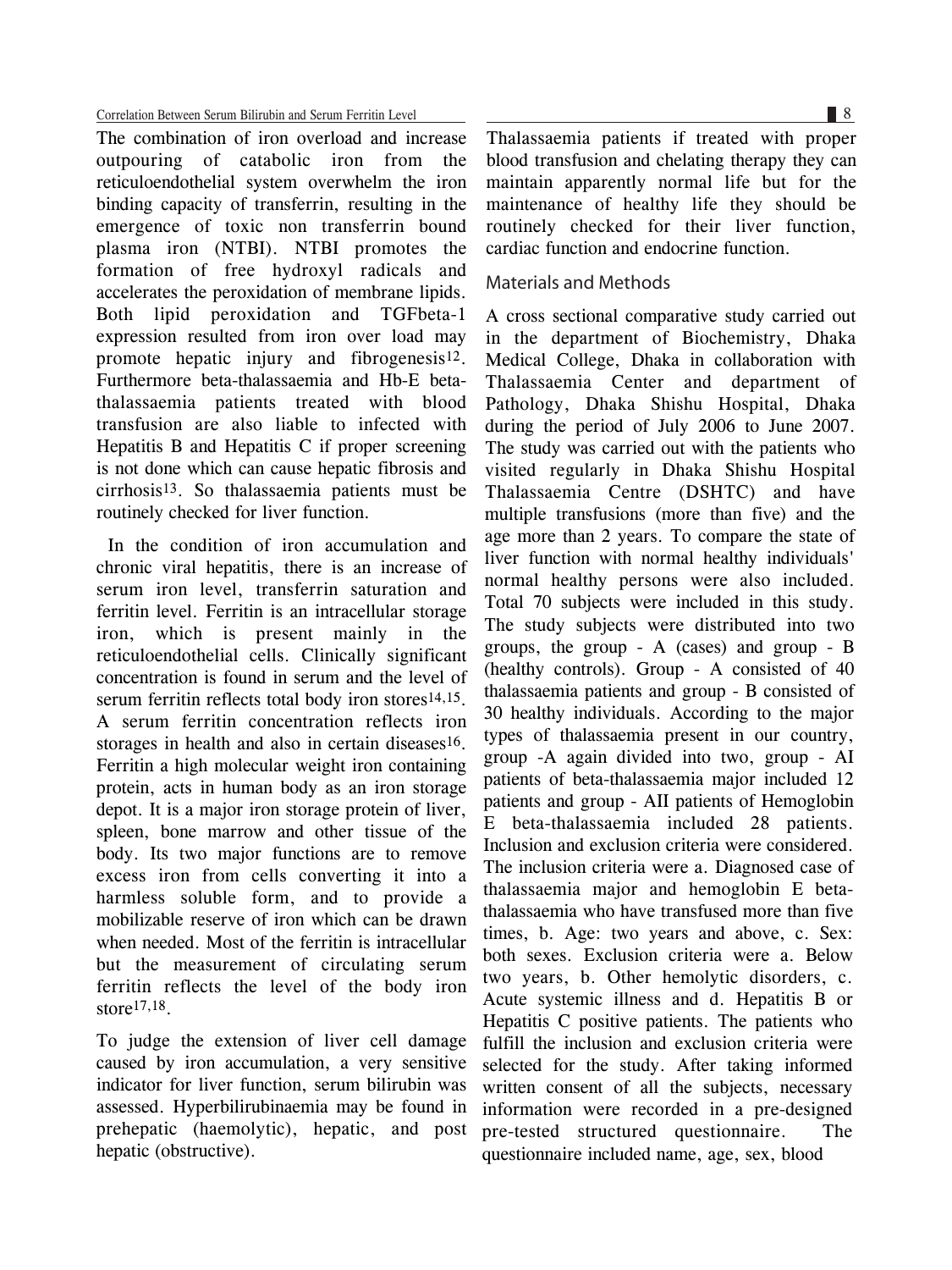## 9 Bangladesh J Med Biochem; 4(2)

group, economic status, Hb electrophoresis report, age of diagnosis, number of transfusion taken, state and type of chelating therapy, Hepatitis B and Hepatitis C status, Hepatitis B vaccination status and dietary habit of patients. After that 5ml of venous blood sample was drawn in a sterile test tube aseptically by venipuncture with sterile disposable syringe. Blood sample was taken in a plain sterile test tube, and kept for half an hour for clotting and then centrifuged. Supernatant clear serum was taken in two separate test tubes for the estimation of serum ferritin and serum bilirubin of the patients. For serum bilirubin estimation special precaution was taken to prevent oxidation. Data were entered in IBM PC and SPSS software (version 11.5) used to analyze data. Data were expressed as mean  $\pm$  SD. Value of the serum bilirubin compares to see the case and control by using independent sample "t" test. Difference between serum bilirubin and ferritin in two groups of thalassaemia is also compared by using the Student's "t" test. P value less than 0.05 was taken as level of significance. Serum bilirubin was correlated with serum ferritin and correlation was done by using Pearson's correlation test using the same SSPS programme.

# Results

Total forty subjects of thalassaemia of which, patients of beta-thalassaemia major (group AI) were 12 and patients of hemoglobin E betathalassaemia (group AII) were 28. The observation and finding about the patients age, sex, blood group, economic status, Hb electrophoresis report, age of diagnosis, number of transfusion taken, state and type of chelating therapy, Hepatitis B and Hepatitis C status, Hepatitis B vaccination status and dietary habit has been observed. Prothrombin time and serum ferritin were expressed as mean  $+$  SD. Healthy individual  $(n=30)$  were considered as the same age group. Their serum bilirubin was also expressed as mean  $+$  SD.

Age - mean age of the 40 patients was 8.32  $\pm$  5.17 years, minimum age was 2years and

N Sultana, S Sadiya et al

maximum age was 20 years. Mean age of the 30 normal healthy individuals was  $7.97 +4.62$ years, minimum and maximum age was same as cases. Mean difference among case and control was 0.36, p value was 0.76 (table - I). Sex among the 40 patients 26 (65%) were male and 14(35%) were female. Among the 30 control 19  $(66.3\%)$  were male and  $11(37.3\%)$  were female. Blood group -among 40 patients 10 (25%) had A positive, 14 had B positive, 12 (30%) had O positive and 4 (10%) had AB positive blood group. Hemoglobin electrophoresis report among 40 patients 12 (30%) had betathalassaemia major and 28 (70%) had hemoglobin E beta-thalassaemia. Chelating therapy - among the 40 patients  $26 (65%)$  had taken chelating therapy and 14(35%) had not taken chelating therapy. Hepatitis B and Hepatitis C status - all of the 40 patients  $(100\%)$ were Hepatitis B and Hepatitis C negative. Hepatitis B vaccination status - among the 40 patients 36 (90%) were completely vaccinated 4 (10%) were not vaccinated. Dietary habit among the 40 patients 39 (97.5%) had followed the diet chart which was advised by the physicians for consumption of low iron content only 1 patient (2.5%) had not followed the dietary advice. Table - II shows different general characters distribution of the thalassaemia patients.

Serum Bilirubin : The mean of serum Bilirubin in group - A (case) and group - B (control) were  $(2.04 \pm 0.70)$  mg/dl and  $(0.67 \pm 0.15)$  mg/dl respectively. A statistically significant mean difference of bilirubin was found indicating group - A had higher bilirubin than group -B in p value  $\leq 0.001$  (table - III) the mean level of serum bilirubin in group - AI (beta thalassaemia major) was  $(1.70 \pm 0.70)$ mg/dl and the mean of bilirubin in group AII ( HbE beta thalassaemia) was  $(2.18+0.66)$  mg/dl. A statistically significant mean difference of bilirubin was found indicating group -AI had lower bilirubin than group AII in p value  $\leq 0.05$ (table - IV). Peaeson's Correlation between serum bilirubin of patients in mg/dl and serum ferritin of patients in ng/ml had studied in two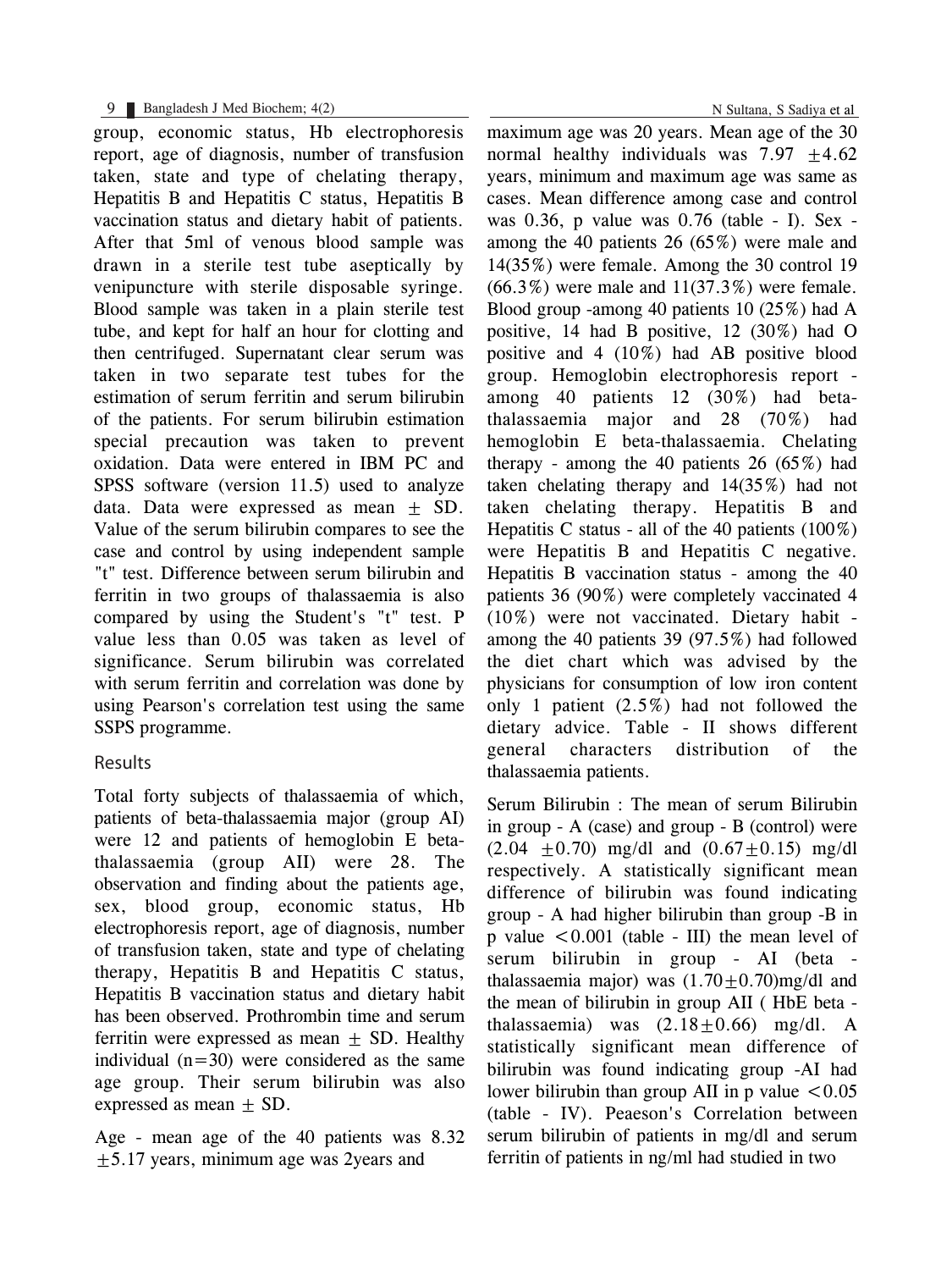Correlation Between Serum Bilirubin and Serum Ferritin Level

ways as a whole correlation between bilirubin of all the patients in mg/dl and serum ferritin in ng/ml had r value -.26 was statistically insignificant at 0/05 level(table - V). on the other side correlation between serum bilirubin of the patient of beta - thalassaemia major in mg/dl and serum ferritin of same patients in ng/ml had r value -0.10 was statistically insignificant at the 0.05 level. And correlation between serum bilirubin of the patients of HbE beta - thalassaemia in mg/dl and serum ferritin of same patients in ng/ml had r value -0.16 was statistically insignificant at the level 0.05 (table - VI).

Serum Ferritin: Out of the 40 patients 10 patients (25%) had below 1001ng/ml serum ferritin, 6 patients (15%) had 1001 - 2000 ng/ml, 8 patients (20%) had 2001 - 3000ng/ml, 6 patients (15%) had 3001 - 4000ng/ml, and 10 patients (25%) had more than 4001 ng/ml serum ferritin (table - VII).Mean level of serum ferritin in the total was  $(2729.40 \pm 1935.87)$ ng/ml, minimum level was 304ng/ml and maximum was 7256ng/ml. Mean level of serum ferritin in the patients of beta - thalassaemia major was  $(4098.67 + 1598.63)$  ng/ml, minimum level was 1212ng/ml and maximum was 7560ng/ml. Mean level of serum ferritin in the patients of HbE beta - thalassaemia was  $(2232.57 \pm 1598.63)$  ng/ml, minimum level was 304ng/ml and maximum was 630ng/ml. A statistically significant mean difference of ferritin was found indicating ferritin of group AI (patients of beta - thalassaemia major) had higher level of ferritin than group AII (patients of HbEbeta - thalassaemia) in p value  $\leq 0.05$ (table - VIII).

**Table-I:** Mean age distribution of thalassaemia patients (case) and normal healthy individuals (control)

| Variable Group |                 | N        |                                | Mean+SD Mean difference | P          |
|----------------|-----------------|----------|--------------------------------|-------------------------|------------|
| Age            | Case<br>Control | 40<br>30 | $8.32 + 5.17$<br>$7.97 + 4.62$ | 0.30                    | NS<br>0.76 |

*P value reached from independent sample stude*nt's "t" test. NS = not significant  $(p>0.05)$ 

**Table-II:** Different general characters distribution of thalassaemia patients

| Variables               |                      | N  | %    |
|-------------------------|----------------------|----|------|
| <b>Sex</b>              | Male                 | 26 | 65   |
|                         | Female               | 14 | 35   |
| Blood group             | $A + ve$             | 10 | 25   |
|                         | $B + ve$             | 14 | 35   |
|                         | $O+ve$               | 12 | 30   |
|                         | $AB + ve$            | 04 | 10   |
| Type of thalassaemias   | β-thalassaemia major | 12 | 30   |
|                         | Hb E thalassaemia    | 28 | 70   |
| State of chelation      | Taken                | 26 | 65   |
|                         | Not taken            | 14 | 35   |
| Hepatitis B vaccination | Vaccinated           | 36 | 90   |
| Dietary advice          | Followed             | 39 | 97.5 |

**Table-III:** Level of serum Bilirubin in mg/dl in case and in control

| Parameter       | Group | N  | Mean $\pm$ SD $\frac{\text{Mean}}{\text{difference}}$ t | p                 |
|-----------------|-------|----|---------------------------------------------------------|-------------------|
| Serum Bilirubin | Case  | 40 | $2.04 + 0.70$ 1.36                                      | $10.46 \le 0.001$ |
| (mg/dl)         |       |    | Control $30 \t 0.68 + 0.15$                             |                   |

*P value reached from independent sample Student's "t" test.*  $S =$  *significant*  $(p < 0.001)$ 

**Table-IV:** Level of serum Bilirubin in mg/dl in two types of thalassaemia patients

|         | Parameter Type of thalassaemia N                      | Mean $\pm$ SD $\frac{\text{Mean}}{\text{difference}}$ |      |           |  |
|---------|-------------------------------------------------------|-------------------------------------------------------|------|-----------|--|
| (mg/dl) | S Bilirubin $\beta$ -thalassaemia major 12 1.7 ± 0.70 |                                                       | 0.48 | 2.08 0.04 |  |
|         | HbE $\beta$ -thalassaemia 28 2.18 + 0.66              |                                                       |      |           |  |

*P value reached from Independent sample student's "t" test.*  $S =$  *significant* ( $p < 0.05$ )

**Table-V:** Pearson's Correlation between serum Bilirubin of patient in mg/dl & serum Ferritin of patient in ng/ml

| Correlation between                |         | Interpretation            |
|------------------------------------|---------|---------------------------|
|                                    |         |                           |
| Serum Bilirubin in mg/dl $\&$      | $-.261$ | Weak negative correlation |
| Serum Ferritin of patient in ng/ml |         |                           |

*r value -.26 was statistically insignificant at the 0.05 level*

Table-VI: Showing Pearson's Correlation between serum Bilirubin in mg/dl & serum Ferritin of patient in ng/ml in β- thalassaemia major and Hb E βthalassaemia

| Type of thalassaemia          | r value | Interpretation |
|-------------------------------|---------|----------------|
| $\beta$ - thalassaemia        | $-0.10$ | No correlation |
| $Hb E$ $\beta$ - thalassaemia | $-0.16$ | No correlation |

*No correlation at the 0.05 level*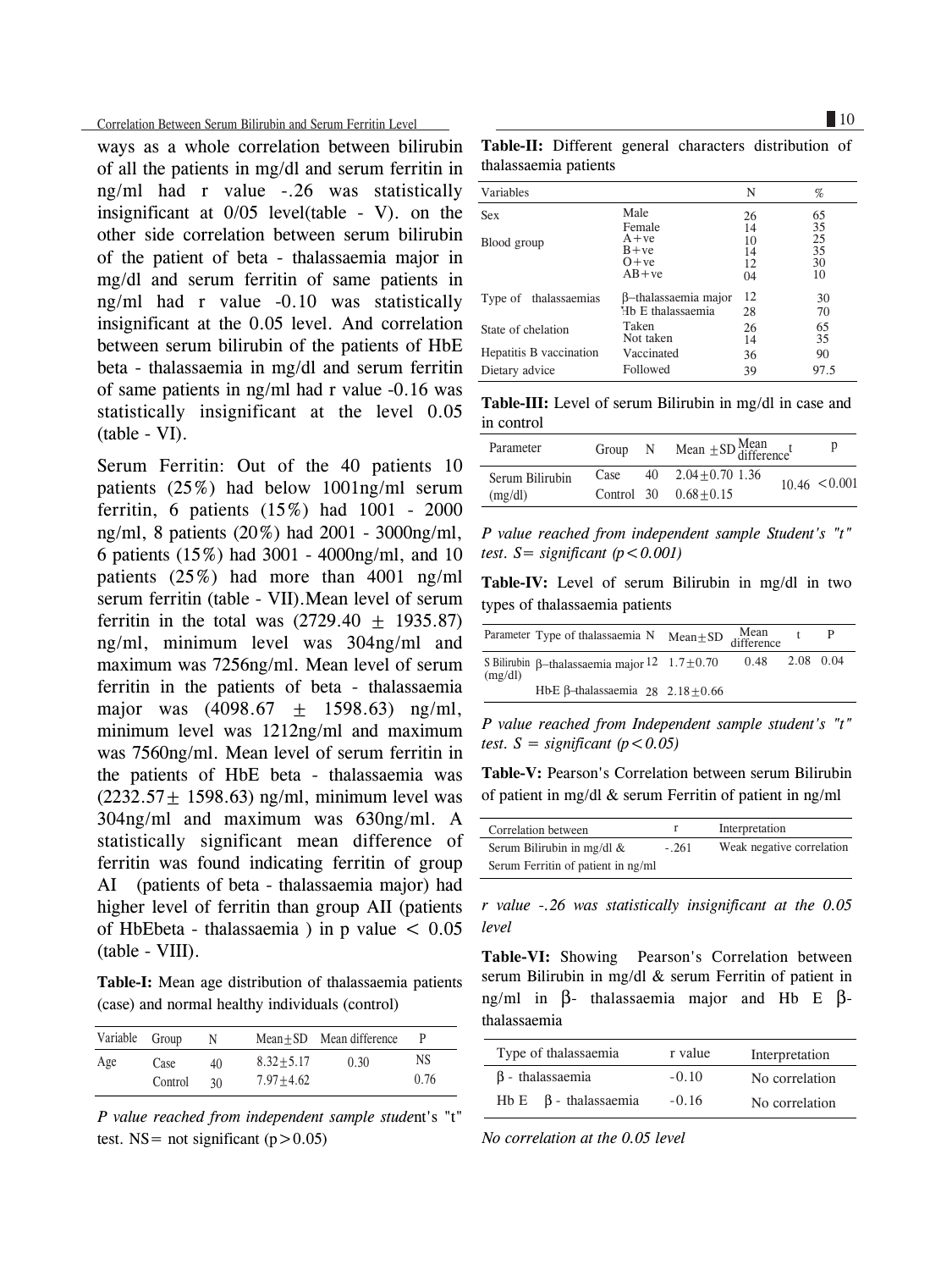#### 11 Bangladesh J Med Biochem; 4(2)

**Table-VII:** Distribution of serum Ferritin in thalassaemia patients

|       | Frequency |     | Percentage Ferritin level in ng/ml |
|-------|-----------|-----|------------------------------------|
|       | 10        | 25  | < 1000                             |
|       | 6         | 15  | $1000 - 2000$                      |
|       | 8         | 20  | 2001 -3000                         |
|       | 6         | 15  | 3001 -4000                         |
|       | 10        | 25  | >4000                              |
| Total | $= 40$    | 100 |                                    |

**Table-VIII:** Difference in serum Ferritin level between two types of thalassaemia

| S Ferritin<br>level ng/ml | Type of thalassaemia                  | N. | Mean<br>P<br>$Mean + SD$<br>difference |
|---------------------------|---------------------------------------|----|----------------------------------------|
|                           | <b>B-thalassaemia major</b>           |    | 12 4098.67 ± 2086.83 1866.0 3.08 .004  |
|                           | $Hb-E$ $\beta$ -thalassaemia<br>major |    | 28 2232.57 + 1598.62                   |

*P value reached from Independent sample Student's "t" test. Significant*  $(p < 0.05)$ 

### Discussion

Beta thalassaemia major and Hb-E Beta thalassaemia is common in our country. The thalassaemia patient develops liver fibrosis as a result of iron overload due to excessive blood transfusion and also from excess intestinal absorption. In recognizing the hepatotoxic potentials of iron over load the cross sectional comparative study had been under taken to find the state of liver function in the thalassaemia patients. In addition serum ferritin level also had been determined in the patients to find the relation of serum ferritin with liver function test.

In this study 30% patients had beta thalassaemia major and 70% patients had Hb-Ebeta - thalassaemia, this finding showed second group of patients were more than double of first one. This finding was not in accordance with Purnamawati SP et al and Daniel et al19. They had studied on more number of beta thalassaemia major patients. Chelation therapy was taken 65% and 35% was not taken chelation therapy. This finding revealed that about two third of the patients were alert about their iron overload and were taking the proper management, this finding also is not consisted with Purnawati SP et al19. They were studied

on irregularly chelated patients. Hepatitis B and Hepatitis C patients were 100% negative, actually during collection of sample from the patients 1 Hepatitis C positive patient was found he had excluded from the study in order to avoid possibility of undue influence on liver function. Regarding Hepatitis B vaccination 90% were completely vaccinated 10% were not vaccinated. This finding pointed that most of the patients were conscious that they might be infected through blood transfusion and had taken necessary action. The diet chart which was advised by the physicians for consumption of low iron content had followed 97.5% and had not followed only 2.5%. This finding again revealed that the patients and their parents were very much concern about their disease and as per direction of the physicians they have taken proper steps.

The mean level of serum bilirubin in patient of thalassaemia, and normal healthy children were  $(2.04 \pm 0.70)$  mg/dl and  $(0.67 \pm 0.15)$  mg/dl respectively. The total mean bilirubin was  $(1.46+0.86)$ . a statistically signifigscant mean difference of serum bilirubin was found indicating patient of thalassaemia had higher bilirubin than normal healthy children in p value < 0.001 level. Serum bilirubin may increase in thalassaemia due to haemolysis of red blood cells. The mean level of serum bilirubin in patient of beta - thalassaemia major was (1.70  $\pm$ 0.70) mg/dl and the same level of bilirubin in patient of Hb-Ebeta thalassaemia was (2.18  $\pm 0.66$ ) mg/dl. A statistically significant mean difference of serum bilirubin was found indicating beta - thalassaemia major had lower bilirubin than patient of HbE beta - thalassaemia in p value  $\leq 0.05$  level. This finding pointed that haemolysis was occurring more in our study subjects of HbE beta - thalassaemia than beta thalassaemia major. Peaeson's Correlation between serum bilirubin of patients in mg/dl and serum ferritin of patients in ng/ml had studied in two ways as a whole correlation between bilirubin of all the patients in mg/dl and serum ferritin in ng/ml had r value -.26 was statistically insignificant at 0/05 level. On the